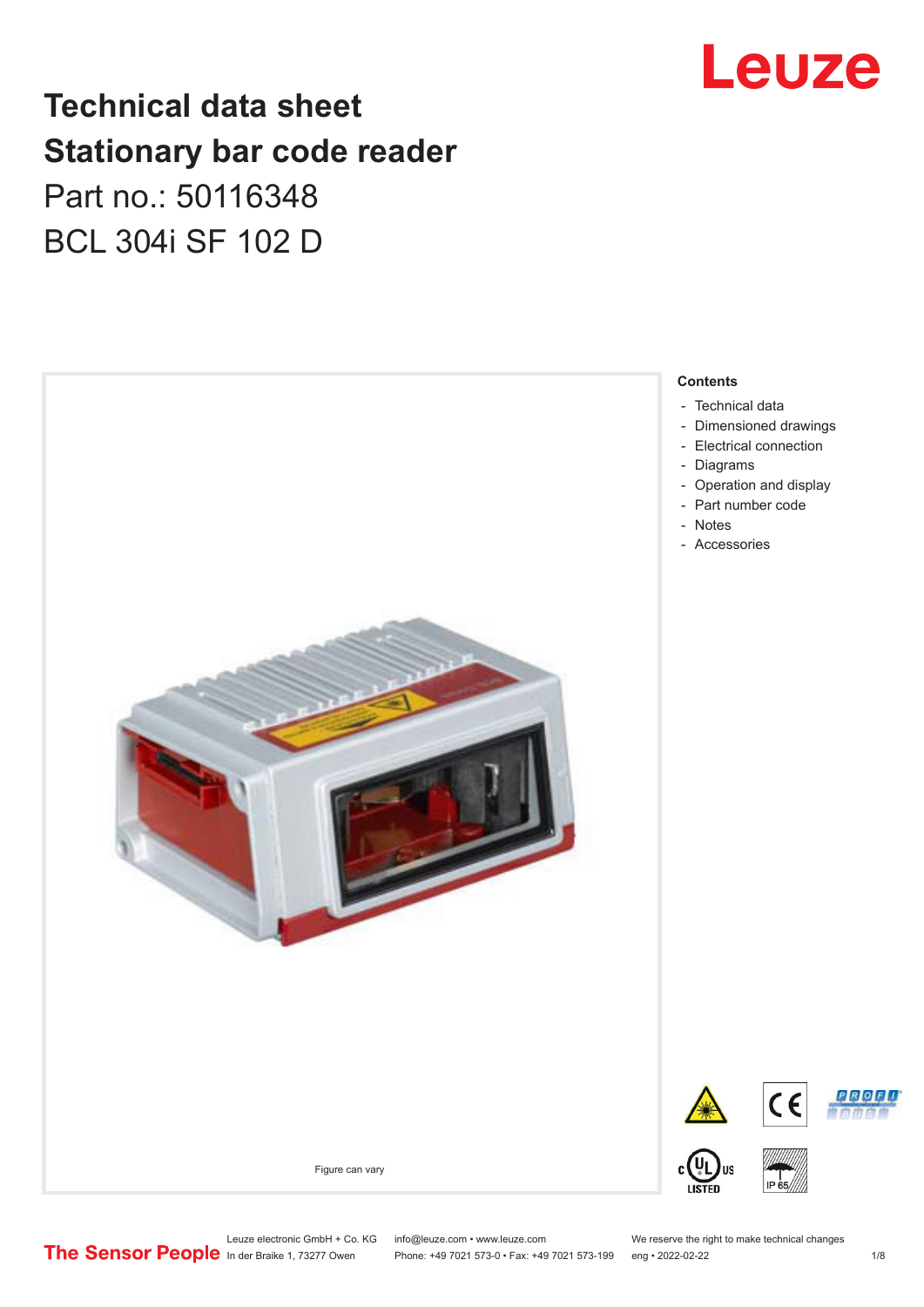# <span id="page-1-0"></span>**Technical data**

| <b>Basic data</b>                               |                                    |
|-------------------------------------------------|------------------------------------|
| <b>Series</b>                                   | <b>BCL 300i</b>                    |
| <b>Functions</b>                                |                                    |
| <b>Functions</b>                                | Alignment mode                     |
|                                                 | AutoConfig                         |
|                                                 | AutoControl                        |
|                                                 | AutoReflAct                        |
|                                                 | Code fragment technology           |
|                                                 | <b>LED</b> indicator               |
|                                                 | Reference code comparison          |
| <b>Characteristic parameters</b>                |                                    |
| <b>MTTF</b>                                     | 110 years                          |
| <b>Read data</b>                                |                                    |
| Code types, readable                            | 2/5 Interleaved                    |
|                                                 | Codabar                            |
|                                                 | Code 128                           |
|                                                 | Code 39                            |
|                                                 | Code 93                            |
|                                                 | <b>EAN 8/13</b>                    |
|                                                 | GS1 Databar Expanded               |
|                                                 | <b>GS1 Databar Limited</b>         |
|                                                 | <b>GS1 Databar Omnidirectional</b> |
|                                                 | <b>UPC</b>                         |
| Scanning rate, typical                          | $1,000$ scans/s                    |
| Bar codes per reading gate, max.<br>number      | 64 Piece(s)                        |
| <b>Optical data</b>                             |                                    |
| <b>Reading distance</b>                         | 100  470 mm                        |
| <b>Light source</b>                             | Laser, Red                         |
| Wavelength                                      | 655 nm                             |
| Laser class                                     | 1, IEC/EN 60825-1:2014             |
| <b>Transmitted-signal shape</b>                 | Continuous                         |
| Usable opening angle (reading field<br>opening) | 60°                                |
| <b>Modulus size</b>                             | $0.30.5$ mm                        |
| <b>Reading method</b>                           | Line scanner                       |
| <b>Beam deflection</b>                          | Via rotating polygon wheel         |
| Light beam exit                                 | Front                              |
| <b>Electrical data</b>                          |                                    |
| <b>Protective circuit</b>                       | Polarity reversal protection       |
| Performance data                                |                                    |
| Supply voltage U <sub>R</sub>                   | 18  30 V, DC                       |
| Power consumption, max.                         | 4.5 W                              |

| Inputs/outputs selectable                      |       |
|------------------------------------------------|-------|
| Output current, max.                           | 60 mA |
| Number of inputs/outputs selectable 2 Piece(s) |       |
| Input current, max.                            | 8 mA  |
|                                                |       |

#### **Interface**

**Type** PROFIBUS DP

|      | <b>PROFIBUS DP</b>                                                 |                                                   |
|------|--------------------------------------------------------------------|---------------------------------------------------|
|      | <b>Function</b>                                                    | Process                                           |
|      | Classification                                                     | V <sub>1</sub>                                    |
|      | <b>Transmission speed</b>                                          | 0.0096  12 Mbit/s                                 |
|      |                                                                    |                                                   |
|      | <b>Service interface</b>                                           |                                                   |
| Type |                                                                    | <b>USB 2.0</b>                                    |
|      |                                                                    |                                                   |
|      | <b>USB</b>                                                         |                                                   |
|      | <b>Function</b>                                                    | Service                                           |
|      | <b>Connection</b>                                                  |                                                   |
|      |                                                                    |                                                   |
|      | <b>Number of connections</b>                                       | 1 Piece(s)                                        |
|      | <b>Connection 1</b>                                                |                                                   |
|      | <b>Function</b>                                                    | <b>BUS IN</b>                                     |
|      |                                                                    | <b>BUS OUT</b>                                    |
|      |                                                                    | Connection to device                              |
|      |                                                                    | Data interface                                    |
|      |                                                                    | PWR / SW IN / OUT                                 |
|      |                                                                    | Service interface                                 |
|      | Type of connection                                                 | Plug connector, It is essential to use a          |
|      |                                                                    | connection unit when commissioning the<br>device. |
|      | No. of pins                                                        | $32 - pin$                                        |
|      |                                                                    |                                                   |
|      | <b>Type</b>                                                        | Male                                              |
|      |                                                                    |                                                   |
|      | <b>Mechanical data</b>                                             |                                                   |
|      | Design                                                             | Cubic                                             |
|      | Dimension (W x H x L)                                              | 95 mm x 44 mm x 68 mm                             |
|      | <b>Housing material</b>                                            | Metal                                             |
|      | <b>Metal housing</b>                                               | Diecast aluminum                                  |
|      | Lens cover material                                                | Glass                                             |
|      | Net weight                                                         | 270g                                              |
|      | <b>Housing color</b>                                               | Red                                               |
|      |                                                                    | Silver                                            |
|      | <b>Type of fastening</b>                                           | Dovetail grooves                                  |
|      |                                                                    | Fastening on back                                 |
|      |                                                                    | Via optional mounting device                      |
|      | <b>Operation and display</b>                                       |                                                   |
|      | Type of display                                                    | LED                                               |
|      |                                                                    | Monochromatic graphic display, 128 x 32<br>pixels |
|      | <b>Number of LEDs</b>                                              | 2 Piece(s)                                        |
|      | Type of configuration                                              | Via web browser                                   |
|      |                                                                    |                                                   |
|      | <b>Environmental data</b>                                          |                                                   |
|      | Ambient temperature, operation                                     | 040 °C                                            |
|      | Ambient temperature, storage<br>Relative humidity (non-condensing) | $-20$ 70 °C                                       |

Leuze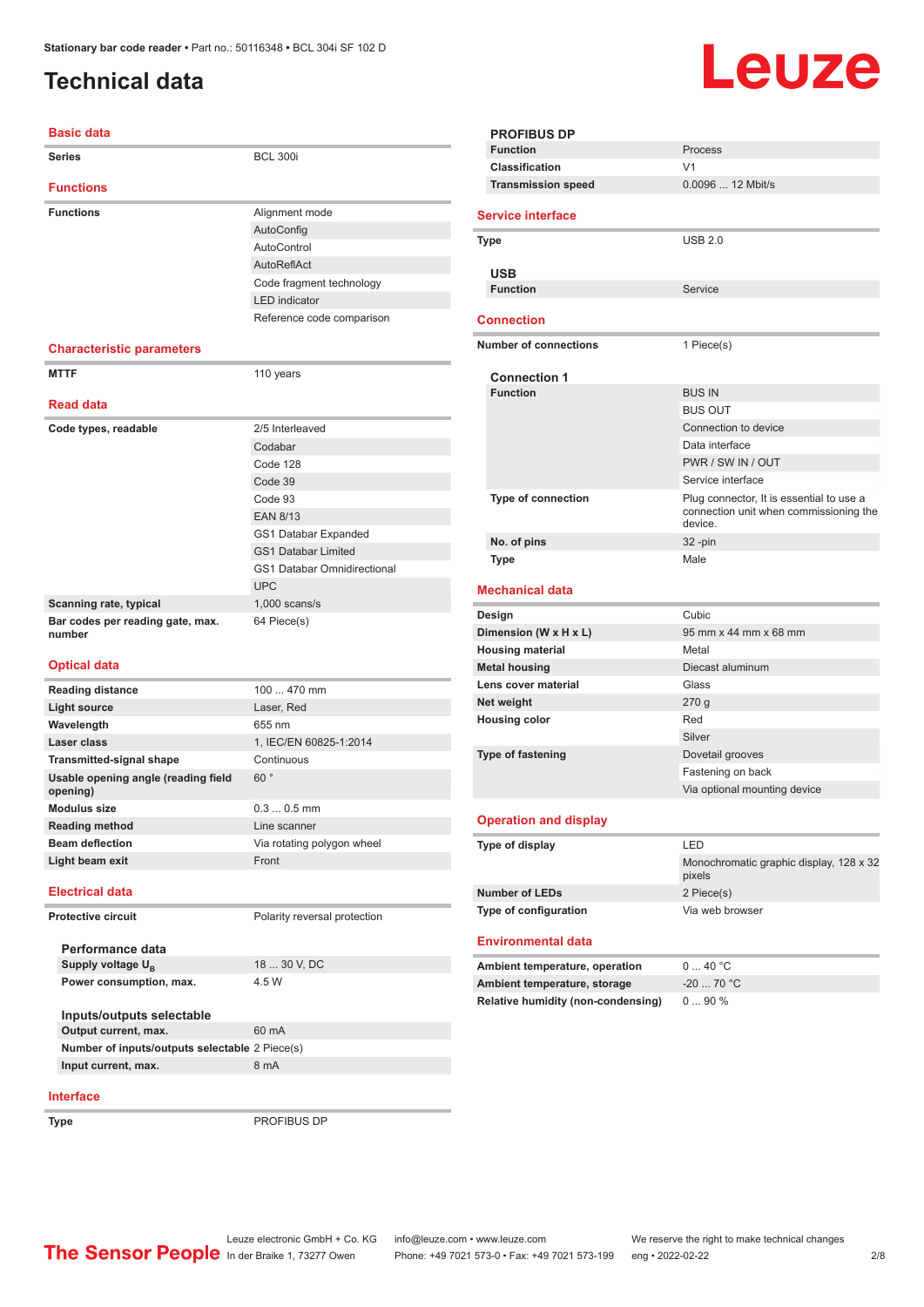# <span id="page-2-0"></span>**Technical data**

# Leuze

#### **Certifications**

| Degree of protection                                               | IP 65                    |
|--------------------------------------------------------------------|--------------------------|
| <b>Protection class</b>                                            | $\mathbf{III}$           |
| <b>Certifications</b>                                              | c UL US                  |
| Test procedure for EMC in accordance                               | EN 55022                 |
| with standard                                                      | EN 61000-4-2, -3, -4, -6 |
| Test procedure for shock in<br>accordance with standard            | IEC 60068-2-27, test Ea  |
| Test procedure for continuous shock<br>in accordance with standard | IEC 60068-2-29, test Eb  |
| Test procedure for vibration in<br>accordance with standard        | IEC 60068-2-6, test Fc   |

#### **Classification**

| <b>Customs tariff number</b> | 84719000 |
|------------------------------|----------|
| <b>ECLASS 5.1.4</b>          | 27280102 |
| <b>ECLASS 8.0</b>            | 27280102 |
| <b>ECLASS 9.0</b>            | 27280102 |
| ECLASS 10.0                  | 27280102 |
| <b>ECLASS 11.0</b>           | 27280102 |
| ECLASS 12.0                  | 27280102 |
| <b>ETIM 5.0</b>              | EC002550 |
| <b>ETIM 6.0</b>              | EC002550 |
| <b>ETIM 7.0</b>              | EC002550 |

# **Dimensioned drawings**

All dimensions in millimeters

 $\overline{A}$ 





- A Optical axis
- B M4 thread (5 deep)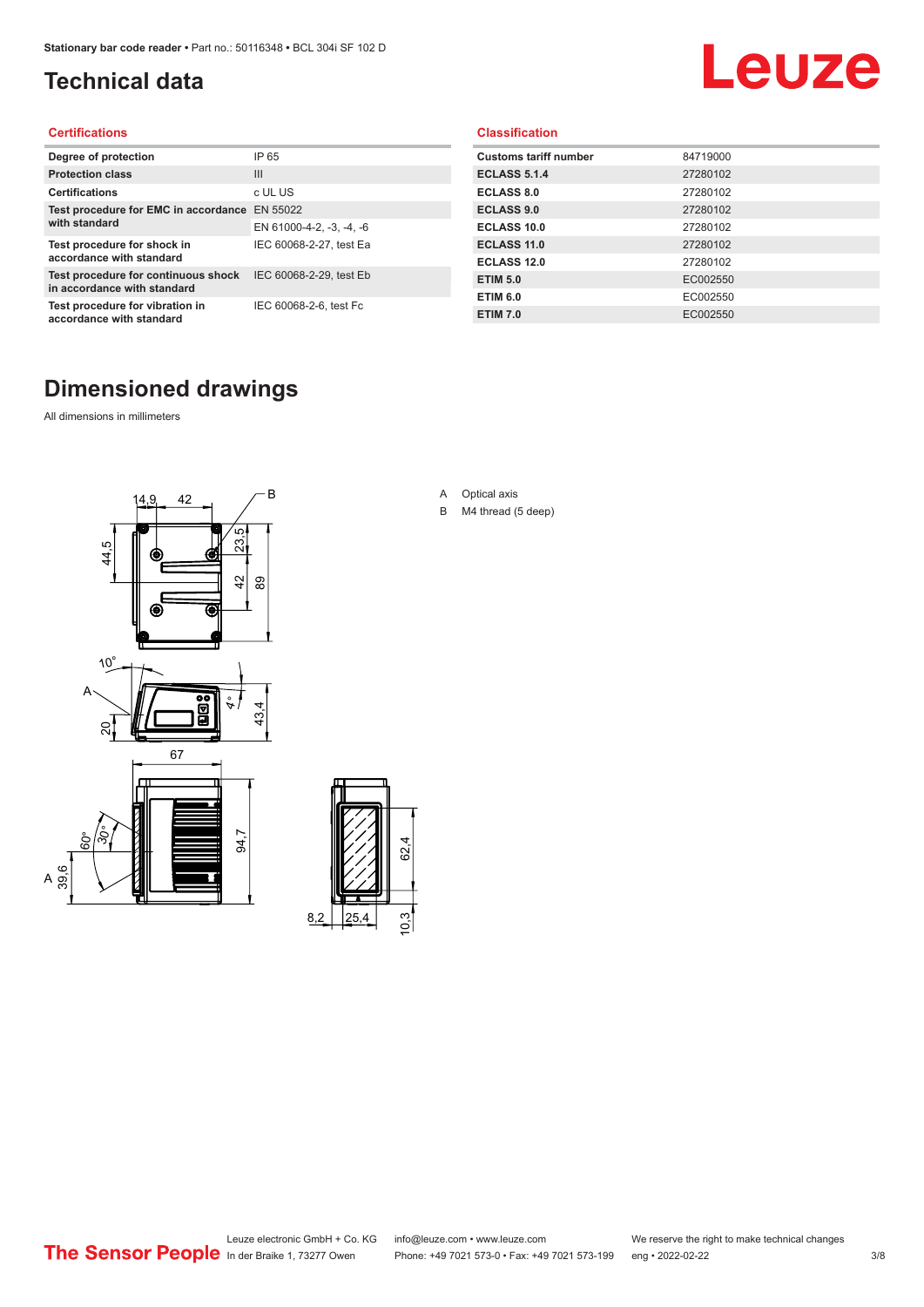## <span id="page-3-0"></span>**Electrical connection**

# Leuze

#### **Connection 1**

| <b>Function</b>    | <b>BUS IN</b>                                                              |
|--------------------|----------------------------------------------------------------------------|
|                    | <b>BUS OUT</b>                                                             |
|                    | Connection to device                                                       |
|                    | Data interface                                                             |
|                    | PWR / SW IN / OUT                                                          |
|                    | Service interface                                                          |
| Type of connection | Plug connector                                                             |
| Type of connection | It is essential to use a connection unit when<br>commissioning the device. |
| No. of pins        | $32 - pin$                                                                 |
| <b>Type</b>        | Male                                                                       |

### **Diagrams**

#### Reading field curve



x Reading field distance [mm]

y Reading field width [mm]

# **Operation and display**

| <b>LED</b> |            | <b>Display</b>                        | <b>Meaning</b>                  |
|------------|------------|---------------------------------------|---------------------------------|
|            | <b>PWR</b> | Green, flashing                       | Device ok, initialization phase |
|            |            | Green, continuous light               | Device OK                       |
|            |            | Green, briefly off - on               | Reading successful              |
|            |            | green, briefly off - briefly red - on | Reading not successful          |
|            |            | Orange, continuous light              | Service mode                    |
|            |            |                                       |                                 |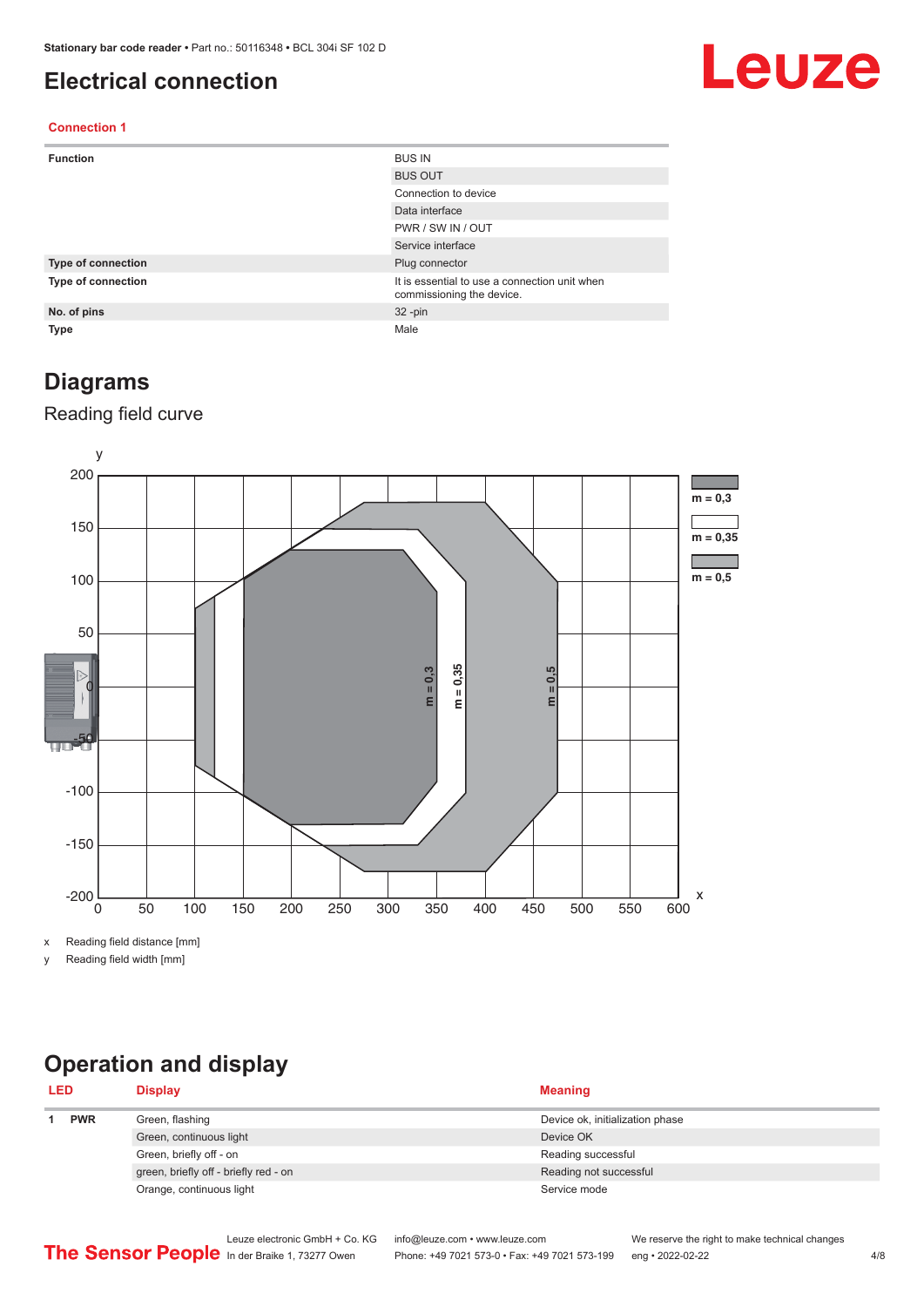# <span id="page-4-0"></span>**Operation and display**

# Leuze

| LED         |            | <b>Display</b>          | <b>Meaning</b>         |
|-------------|------------|-------------------------|------------------------|
|             | <b>PWR</b> | Red, flashing           | Device OK, warning set |
|             |            | Red, continuous light   | Error, device error    |
| $2^{\circ}$ | <b>BUS</b> | Green, flashing         | Initialization         |
|             |            | Green, continuous light | Bus operation ok       |
|             |            | Red, flashing           | Communication error    |
|             |            | Red, continuous light   | Bus error              |

# **Part number code**

Part designation: **BCL XXXX YYZ AAA BB CCCC**

| <b>BCL</b>         | <b>Operating principle</b><br>BCL: bar code reader                                                                                                                                                                                       |
|--------------------|------------------------------------------------------------------------------------------------------------------------------------------------------------------------------------------------------------------------------------------|
| <b>XXXX</b>        | Series/interface (integrated fieldbus technology)<br>300i: RS 232 / RS 422 (stand-alone)<br>301i: RS 485 (multiNet slave)<br>304i: PROFIBUS DP<br>308i: EtherNet TCP/IP, UDP<br>338i: EtherCAT<br>348i: PROFINET RT<br>358i: EtherNet/IP |
| YY                 | <b>Scanning principle</b><br>S: line scanner (single line)<br>R1: line scanner (raster)<br>O: oscillating-mirror scanner (oscillating mirror)                                                                                            |
| z                  | <b>Optics</b><br>N: High Density (close)<br>M: Medium Density (medium distance)<br>F: Low Density (remote)<br>L: Long Range (very large distances)<br>J: ink-jet (depending on the application)                                          |
| <b>AAA</b>         | <b>Beam exit</b><br>100: lateral<br>102: front                                                                                                                                                                                           |
| <b>BB</b>          | <b>Special equipment</b><br>D: With display<br>H: With heating<br>DH: optionally with display and heating<br>P: plastic exit window                                                                                                      |
| CCCC               | <b>Functions</b><br>F007: optimized process data structure                                                                                                                                                                               |
| <b>Sales State</b> |                                                                                                                                                                                                                                          |

| <b>Note</b>                                                                                       |
|---------------------------------------------------------------------------------------------------|
| Vector A list with all available device types can be found on the Leuze website at www.leuze.com. |

### **Notes**

| Observe intended use!                                                                                                                                                                                                            |
|----------------------------------------------------------------------------------------------------------------------------------------------------------------------------------------------------------------------------------|
| $\%$ This product is not a safety sensor and is not intended as personnel protection.<br>$\%$ The product may only be put into operation by competent persons.<br>$\%$ Only use the product in accordance with its intended use. |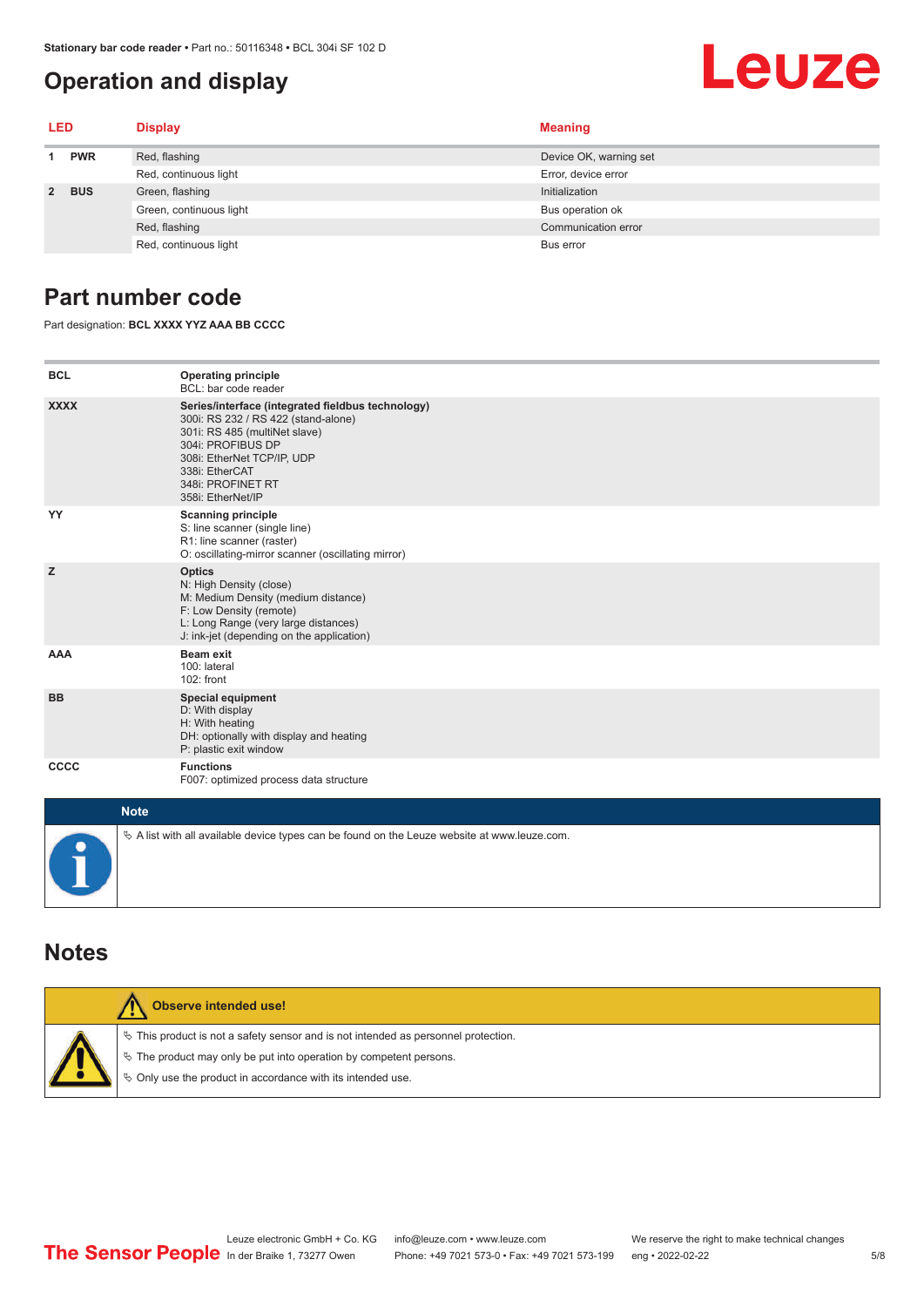# <span id="page-5-0"></span>**Notes**

| The device satisfies the requirements of IEC/EN 60825-1:2014 safety requlations for a product of laser class 1 and complies with 21 CFR 1040.10 except<br>for conformance with IEC 60825-1 Ed. 3., as described in Laser Notice No. 56, dated May 8, 2019.<br>纂<br>$\&$ Observe the applicable statutory and local laser protection requisitions.<br>$\%$ The device must not be tampered with and must not be changed in any way.<br>There are no user-serviceable parts inside the device.<br>Repairs must only be performed by Leuze electronic GmbH + Co. KG. | <b>ATTENTION! LASER RADIATION - CLASS 1 LASER PRODUCT</b> |
|-------------------------------------------------------------------------------------------------------------------------------------------------------------------------------------------------------------------------------------------------------------------------------------------------------------------------------------------------------------------------------------------------------------------------------------------------------------------------------------------------------------------------------------------------------------------|-----------------------------------------------------------|
|                                                                                                                                                                                                                                                                                                                                                                                                                                                                                                                                                                   |                                                           |

# **Accessories**

# Connection technology - Connection cables

|  |  | Part no. | <b>Designation</b>      | <b>Article</b>   | <b>Description</b>                                                                                                                                                                                 |
|--|--|----------|-------------------------|------------------|----------------------------------------------------------------------------------------------------------------------------------------------------------------------------------------------------|
|  |  | 50135243 | KD PB-M12-4A-P3-<br>050 | Connection cable | Suitable for interface: PROFIBUS DP<br>Connection 1: Connector, M12, Axial, Female, B-coded, 5-pin<br>Connection 2: Open end<br>Shielded: Yes<br>Cable length: 5,000 mm<br>Sheathing material: PUR |
|  |  | 50132079 | KD U-M12-5A-V1-<br>050  | Connection cable | Connection 1: Connector, M12, Axial, Female, A-coded, 5-pin<br>Connection 2: Open end<br>Shielded: No<br>Cable length: 5,000 mm<br>Sheathing material: PVC                                         |
|  |  | 50135248 | KS PB-M12-4A-P3-<br>050 | Connection cable | Suitable for interface: PROFIBUS DP<br>Connection 1: Connector, M12, Axial, Male, B-coded, 5-pin<br>Connection 2: Open end<br>Shielded: Yes<br>Cable length: 5,000 mm<br>Sheathing material: PUR   |

# Connection technology - Interconnection cables

|                          |   | Part no. | <b>Designation</b>              | <b>Article</b>        | <b>Description</b>                                                                                                                                                                                                                    |
|--------------------------|---|----------|---------------------------------|-----------------------|---------------------------------------------------------------------------------------------------------------------------------------------------------------------------------------------------------------------------------------|
| $^0\text{-}^0$<br>Ÿ<br>篇 | e | 50117011 | KB USB A - USB<br>miniB         | Service line          | Suitable for interface: USB<br>Connection 1: USB<br>Connection 2: USB<br>Shielded: Yes<br>Cable length: 1,500 mm<br>Sheathing material: PVC                                                                                           |
|                          |   | 50135254 | KDS PB-M12-4A-<br>M12-4A-P3-050 | Interconnection cable | Suitable for interface: PROFIBUS DP<br>Connection 1: Connector, M12, Axial, Female, B-coded, 5-pin<br>Connection 2: Connector, M12, Axial, Male, B-coded, 4-pin<br>Shielded: Yes<br>Cable length: 5,000 mm<br>Sheathing material: PUR |

Leuze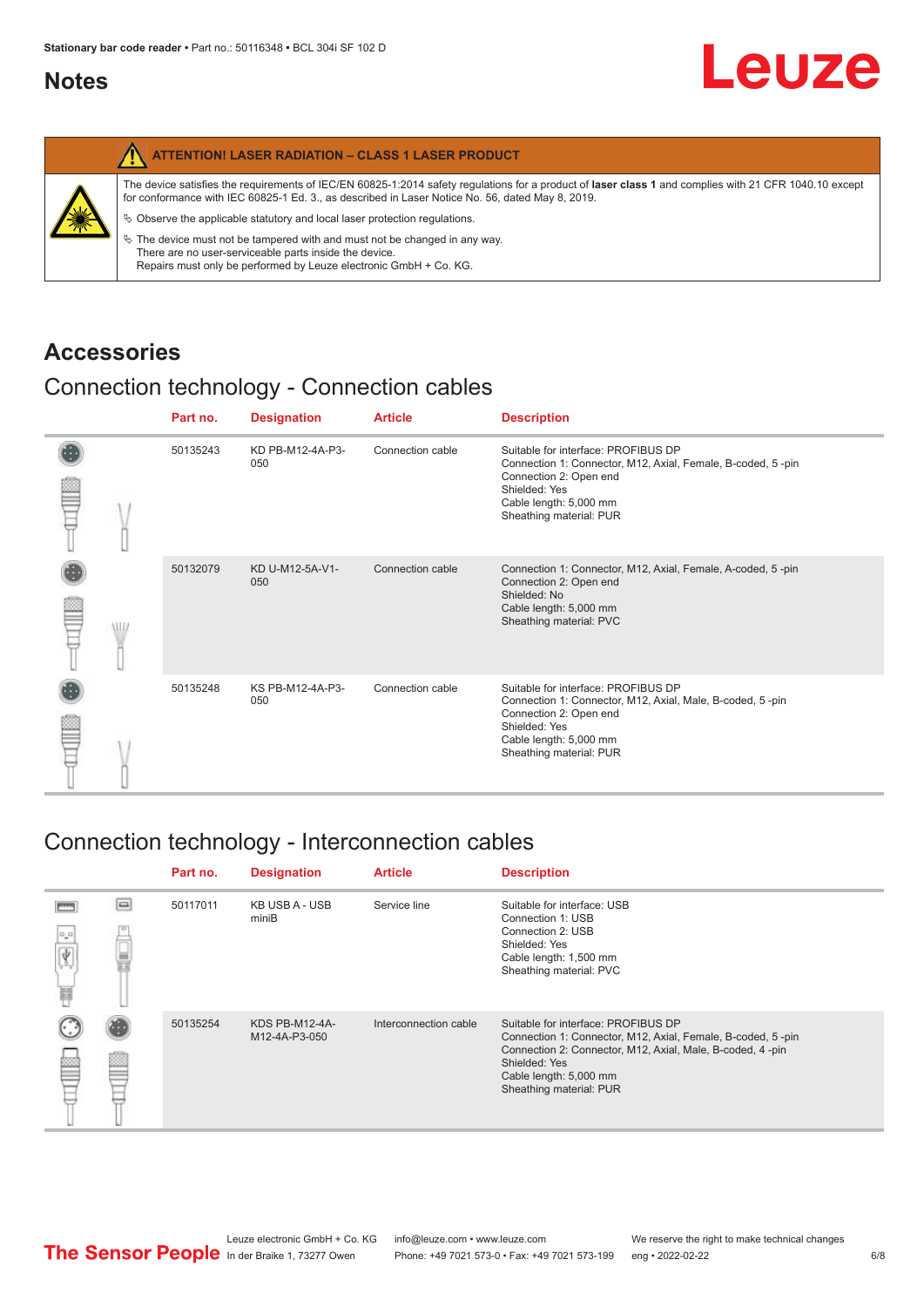# Leuze

# **Accessories**

# Connection technology - Terminating resistors

| Part no. | <b>Designation</b> | <b>Article</b>  | <b>Description</b>                                                                                                                 |
|----------|--------------------|-----------------|------------------------------------------------------------------------------------------------------------------------------------|
| 50038539 | TS 02-4-SA         | Terminator plug | Suitable for: MultiNet Plus, PROFIBUS DP<br>Function: Bus termination<br>Connection 1: Connector, M12, Axial, Male, B-coded, 4-pin |

# Connection technology - Connection boxes

| Part no.   | <b>Designation</b> | <b>Article</b>  | <b>Description</b>                                                                                                                         |
|------------|--------------------|-----------------|--------------------------------------------------------------------------------------------------------------------------------------------|
| 50116465 * | MK 304             | Connection unit | Suitable for: BCL 304i, BPS 304i<br>Suitable for interface: PROFIBUS DP<br>Number of connections: 4 Piece(s)<br>Connection: Terminal       |
| 50116470 * | <b>MS 304</b>      | Connection unit | Suitable for: BCL 304i, BPS 304i<br>Suitable for interface: PROFIBUS DP<br>Number of connections: 4 Piece(s)<br>Connection: Connector, M12 |

\* Necessary accessories, please order separately

# Mounting technology - Mounting brackets

|                   | Part no. | <b>Designation</b> | <b>Article</b>  | <b>Description</b>                                                                                                                                                                            |
|-------------------|----------|--------------------|-----------------|-----------------------------------------------------------------------------------------------------------------------------------------------------------------------------------------------|
| $\sqrt{2}$<br>I×. | 50121433 | BT 300 W           | Mounting device | Design of mounting device: Angle, L-shape<br>Fastening, at system: Through-hole mounting<br>Mounting bracket, at device: Screw type<br>Type of mounting device: Adjustable<br>Material: Metal |

# Mounting technology - Rod mounts

| Part no. | <b>Designation</b> | <b>Article</b>  | <b>Description</b>                                                                                                                                                                                                                                                                     |
|----------|--------------------|-----------------|----------------------------------------------------------------------------------------------------------------------------------------------------------------------------------------------------------------------------------------------------------------------------------------|
| 50121435 | BT 56 - 1          | Mounting device | Functions: Static applications<br>Design of mounting device: Mounting system<br>Fastening, at system: For 12 mm rod, For 14 mm rod, For 16 mm rod<br>Mounting bracket, at device: Clampable<br>Material: Metal<br>Tightening torque of the clamping jaws: $8 \text{ N} \cdot \text{m}$ |